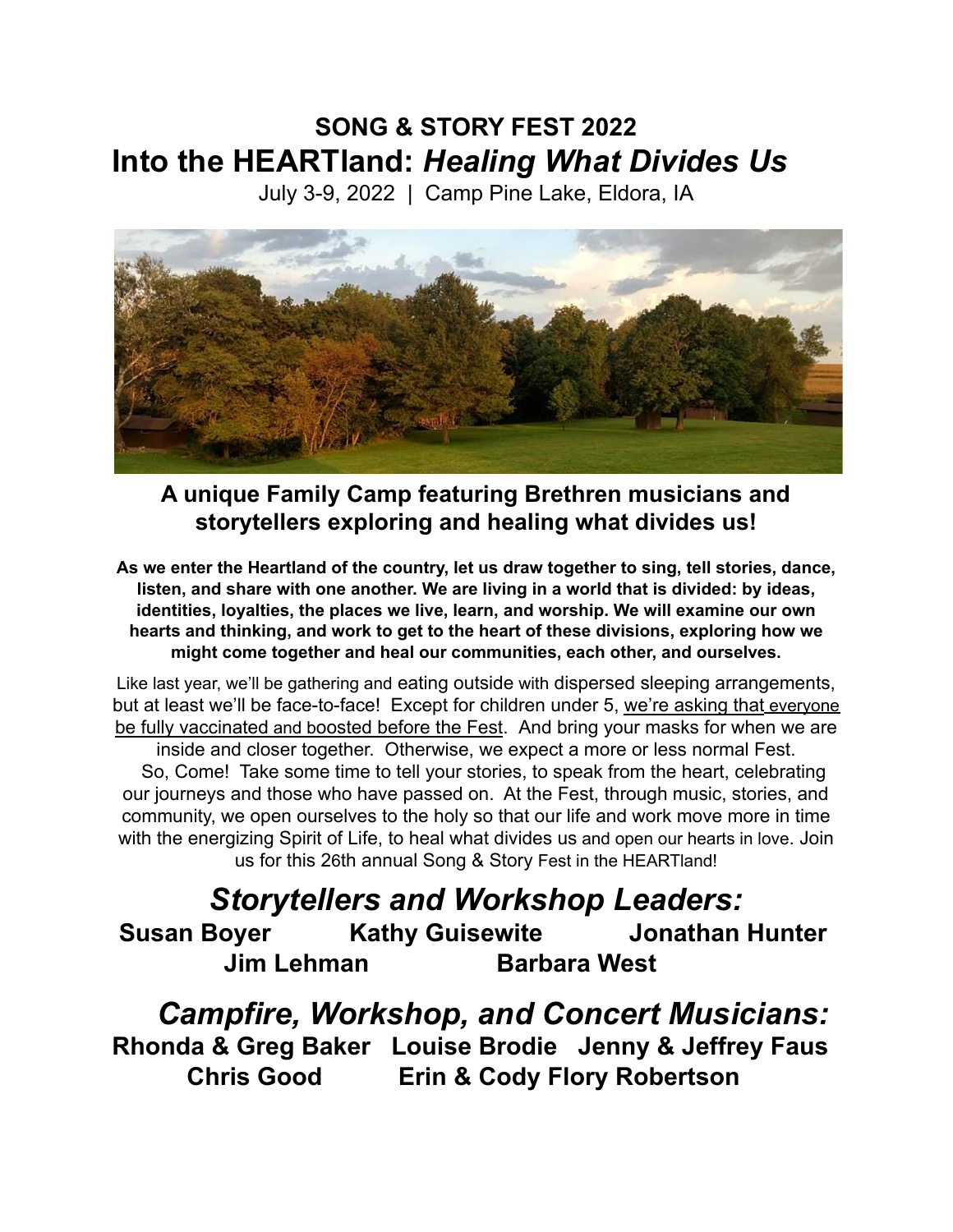# **Shawn Kirchner Peg Lehman Mike Stern** *Recharge and refresh with us at Camp Pine Lake!*

## **An Intergenerational Camp for All Ages -**

Single persons and families of any size and shape will enjoy this combination of performance and participation in a relaxed camp setting.

**Mornings -** intergenerational gatherings and worship will be followed by workshops for adults, children, and youth to help us:

- Move in time with the Spirit of Life
- Reconnect with the God of all creation and with each other
- Tell the stories that make for peace and rekindle faith
- Sing the words of our hearts
- Root and ground ourselves in the Biblical story
- Deepen our connections with each other and all God's critters
- Celebrate peace, creation, and life
- Dance in circles, lines, and squares
- Learn the skills of peace-making and justice-seeking

**Afternoons -** will be free for family time, recreation, sharing circles, and music-making.

**Evenings -** campfires, snacks, and concerts or a folk dance.

#### **Song & Story Fest #26**

This is the twenty-sixth summer in a row for these Song and Story Fests and our third visit to Camp Pine Lake. We will begin Sunday evening, July 3 with supper at 5:00 pm, an opening campfire, and some music and dancing. The Fest will close Saturday morning, July 9, after breakfast, worship, and hugs.

**On Earth Peace** co-sponsors the Fest, providing administrative support and liability insurance coverage as Camp Pine Lake will be held harmless in case of accident, injury, or death during this event.

**Camp Pine Lake**, a Church of the Brethren camp in the Northern Plains District, is a beautiful 16-acre haven just east of Eldora, IA, on state route 175 about 70 miles northeast of Des Moines. Encircled by a grove of majestic oak trees, the Camp offers a cozy setting among the fertile fields and streams of the great Midwest. The Camp borders the Pine Lake State Park with its opportunities for swimming, canoeing, fishing, hiking, and golf. Canoeing on the Iowa River below the Lake is a favorite afternoon adventure. Additional recreation options include volleyball, basketball, ping-pong, 4-square, horseshoes, and the camp specialty, "carpet pool." Visit camppinelake.org or contact camppinelakedirector@gmail.com or (641) 939-5334 for more information.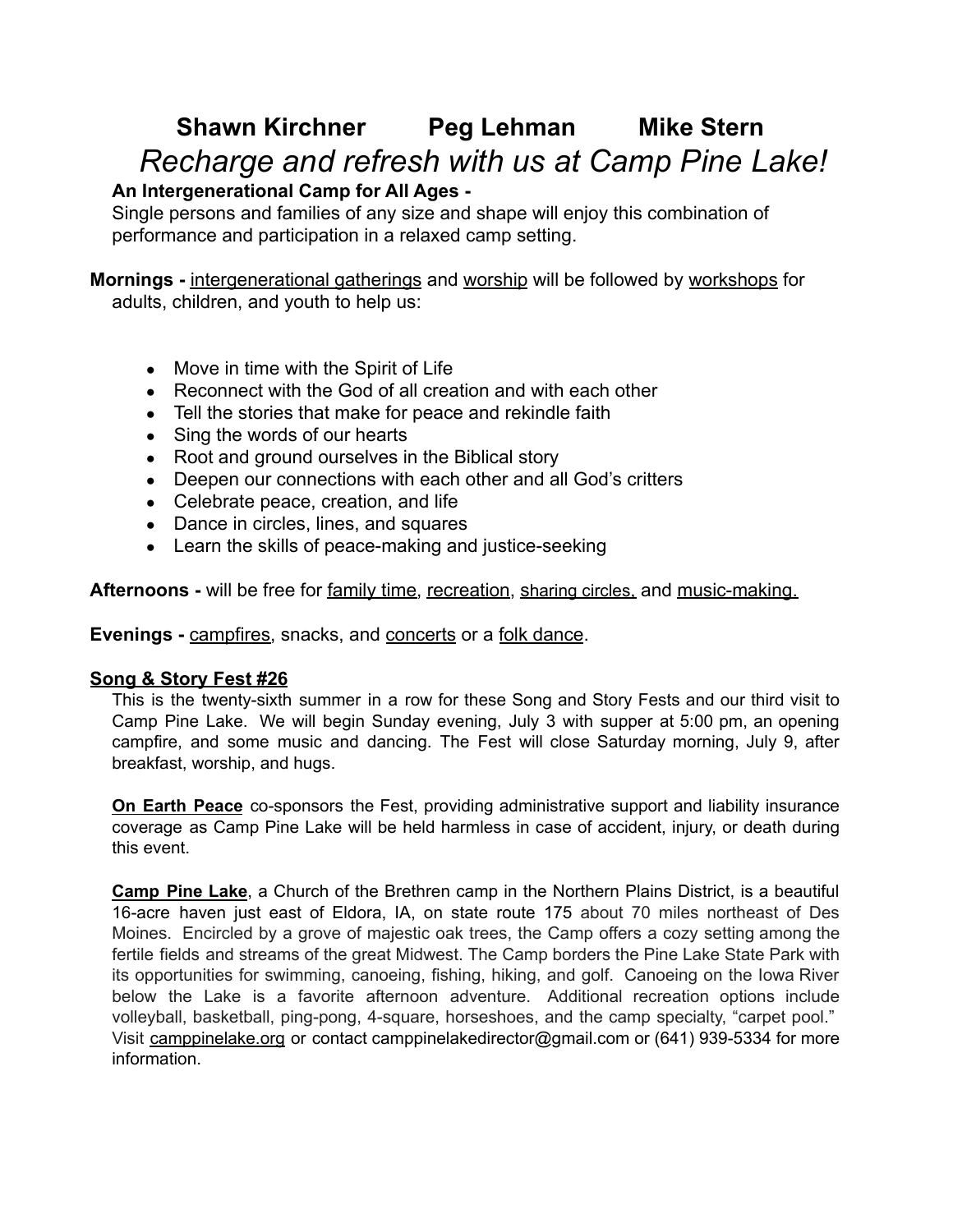**Housing** will be in lodges and cabins with bunk beds, though you may choose to bring a tent or RV**. We are limited by the Camp to 125 persons, so get your registration in promptly!** RV sites with hookups are available at the Camp. Let us know on your registration if you are willing to share cabin space with other individuals or families and indicate with whom. Please bring your own bedding and towels. Call the camp if you need help with these. There are a couple of rooms onsite for those with advanced age or special needs. If you would like to stay at a motel, the closest nice one is 20 minutes away in Grundy Center, the American Motel, 319-824-5272. Bring a lawn or folding chair if you can.

**Food -** Vegetarian options will be available at all meals upon request. If you have special dietary or housing needs, please note them on your reservation and we'll do our best to meet them.

Bring a new Table Grace to add to our repertoire.

**Craft Projects -** Contact Tina Rieman at [tinarieman@gmail.com](mailto:tinarieman@gmail.com) if you have a good craft project to share and lead. We can reimburse you for materials!

## **Registration and Fees**

Registration includes all meals, on-site facilities, and leadership and is based upon age. Children 4 and under are welcome, no charge.

| <b>Adults</b>   | \$360 |
|-----------------|-------|
| <b>Teens</b>    | \$240 |
| Children 5 - 12 | \$150 |

#### **Maximum Total Fee per Family - \$1000**

Please register now and remit the entire fee by June 1. Registrations after June 10 should add 10% as a late fee. No discount for off-site, tent, or RV housing.

**Daily Fee -** \$45/adult, \$30/teen, \$20/child, \$120/family, includes all meals and program. Lodging is an additional \$15/night per person.

Contact Ken Kline Smeltzer at [bksmeltz@comcast.net](mailto:bksmeltz@comcast.net) if you need financial help.

# **Register on-line at:**

**[https://www.onearthpeace.org/song\\_and\\_story\\_fest\\_2022](https://www.onearthpeace.org/song_and_story_fest_2022)**

**Call Darlene Johnson at 410-635-8704 (9am-4pm eastern time) to pay by credit card or ask questions. The best thing is to mail the printed registration form and check to:**

On Earth Peace, P. O. Box 188; New Windsor, MD 21776

**For additional information or with program questions contact:**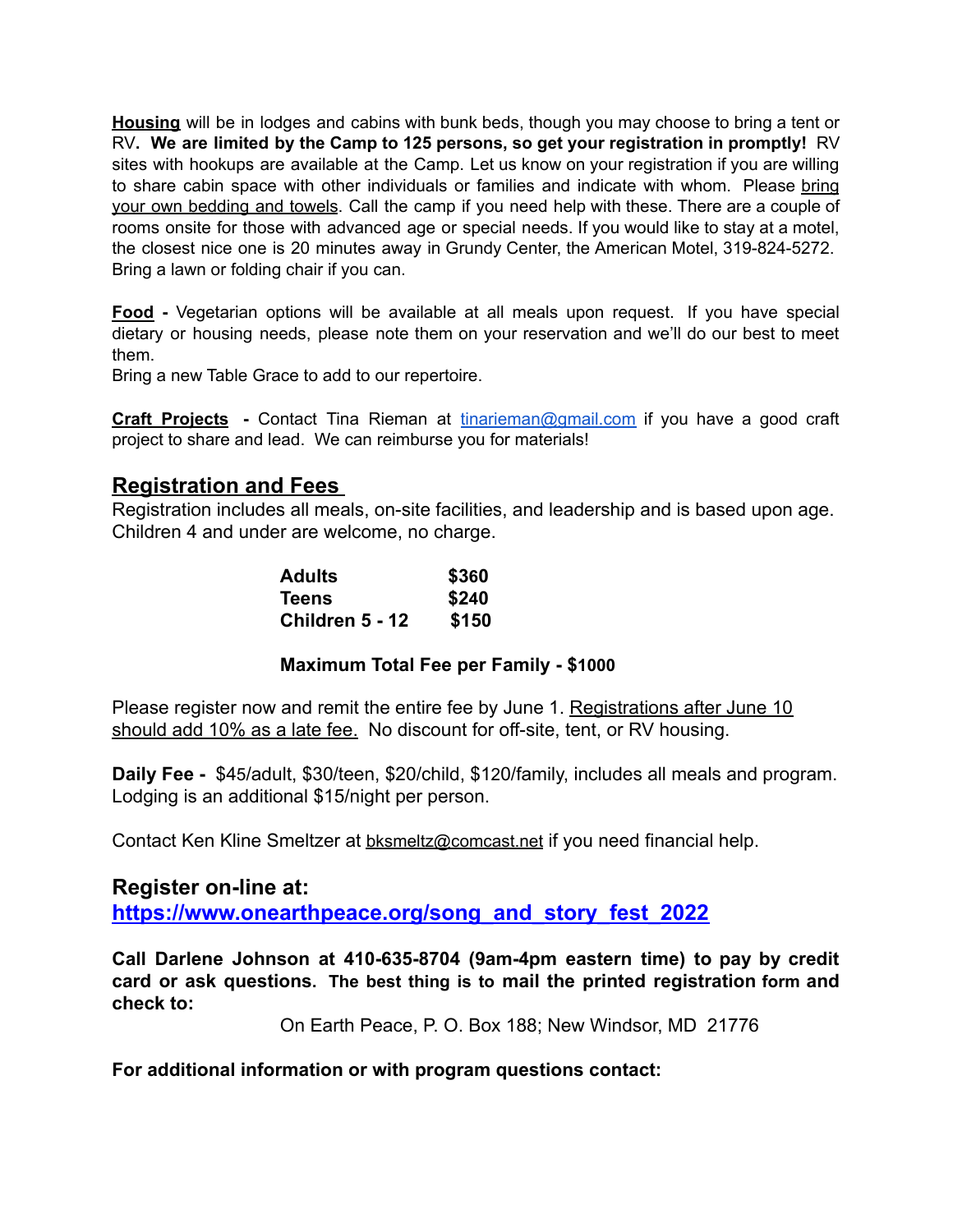Ken Kline Smeltzer, Director, 1452 Willowbrook Drive, Boalsburg, PA 16827-1668; 814-571-0495 (mobile); or [bksmeltz@comcast.net](mailto:bksmeltz@comcast.net)

**Travel - Des Moines Airport is the closest airport and is 90 minutes south of Camp Pine Lake. The Minneapolis/St Paul airport is 3 hours north of Camp, and the Omaha, NE airport is three hours west of camp.** Email Carolyn Neher at cyclingcal@comcast.net if you would like assistance with ground transportation from the Des Moines airport.

| Names of Individuals Attending |    |       |                                                                                                 |         | Age  | Fee       |
|--------------------------------|----|-------|-------------------------------------------------------------------------------------------------|---------|------|-----------|
|                                |    |       |                                                                                                 |         |      |           |
|                                |    |       |                                                                                                 |         |      |           |
|                                |    |       |                                                                                                 |         |      |           |
|                                |    |       |                                                                                                 |         |      |           |
|                                |    |       | <b>TOTAL REGISTRATION FEE</b>                                                                   |         |      |           |
|                                |    |       |                                                                                                 |         |      |           |
|                                |    |       | $E-mail(s):$                                                                                    |         |      |           |
|                                |    |       |                                                                                                 |         |      |           |
|                                |    |       |                                                                                                 |         |      |           |
| Cabin                          |    | or    | Lodge                                                                                           | Sharing |      | Requests: |
|                                |    |       | Flying In? Call camp if you need help with bedding; Contact Carolyn Neher for airport transport |         |      |           |
| <b>RV</b>                      | or | Tent? | What                                                                                            | are     | your | needs?    |
|                                |    |       | We request Vegetarian Meals for Person/People                                                   |         |      |           |